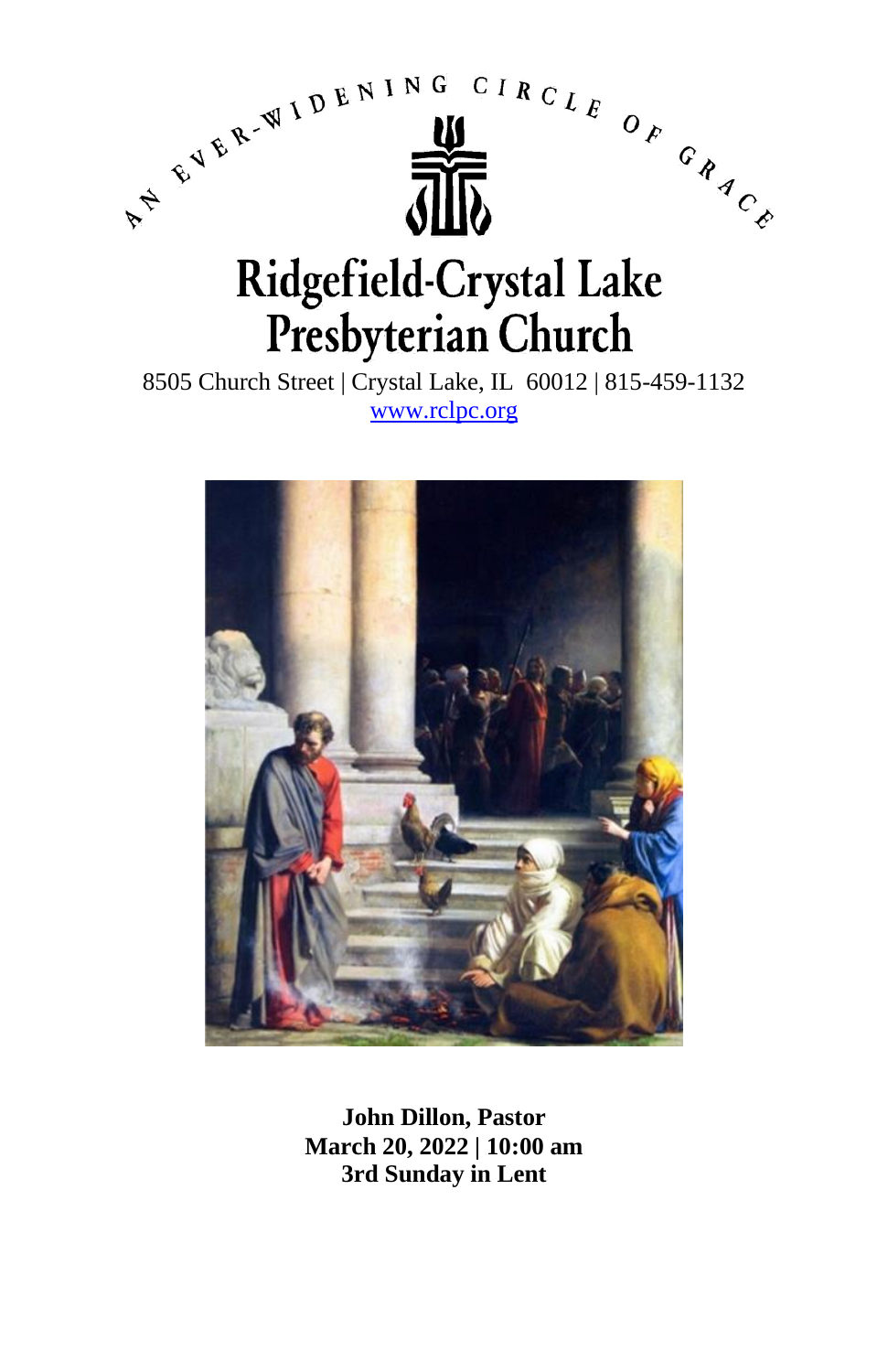# **We Gather in Grace**

*A "+" indicates all are invited to stand in either body or spirit. Reminders: Our worship service is being livestreamed and is on Zoom.*

### WORDS OF WELCOME

## +ENTER THE PASSION



**1 .Enter. Enter the passion. Enter the place we belong, not just looking on. For this is our passion. Enter the passion. Enter the place we belong, not just looking on. For this is our passion. <sup>2</sup> .Enter the passion. Enter the story. Enter the passion. Enter His passion.**

### +CALL TO WORSHIP (PS 17 1-3,6-7)

One: Hear a just cause, O LORD; attend to my cry; give ear to my prayer from lips free of deceit. All: If you try my heart, if you visit me by night, if you test me, you will find no wickedness in me; my mouth does not transgress. I call upon you, for you will answer me, O God; incline your ear to me, hear my words. Wondrously show your steadfast love, O savior of those who seek refuge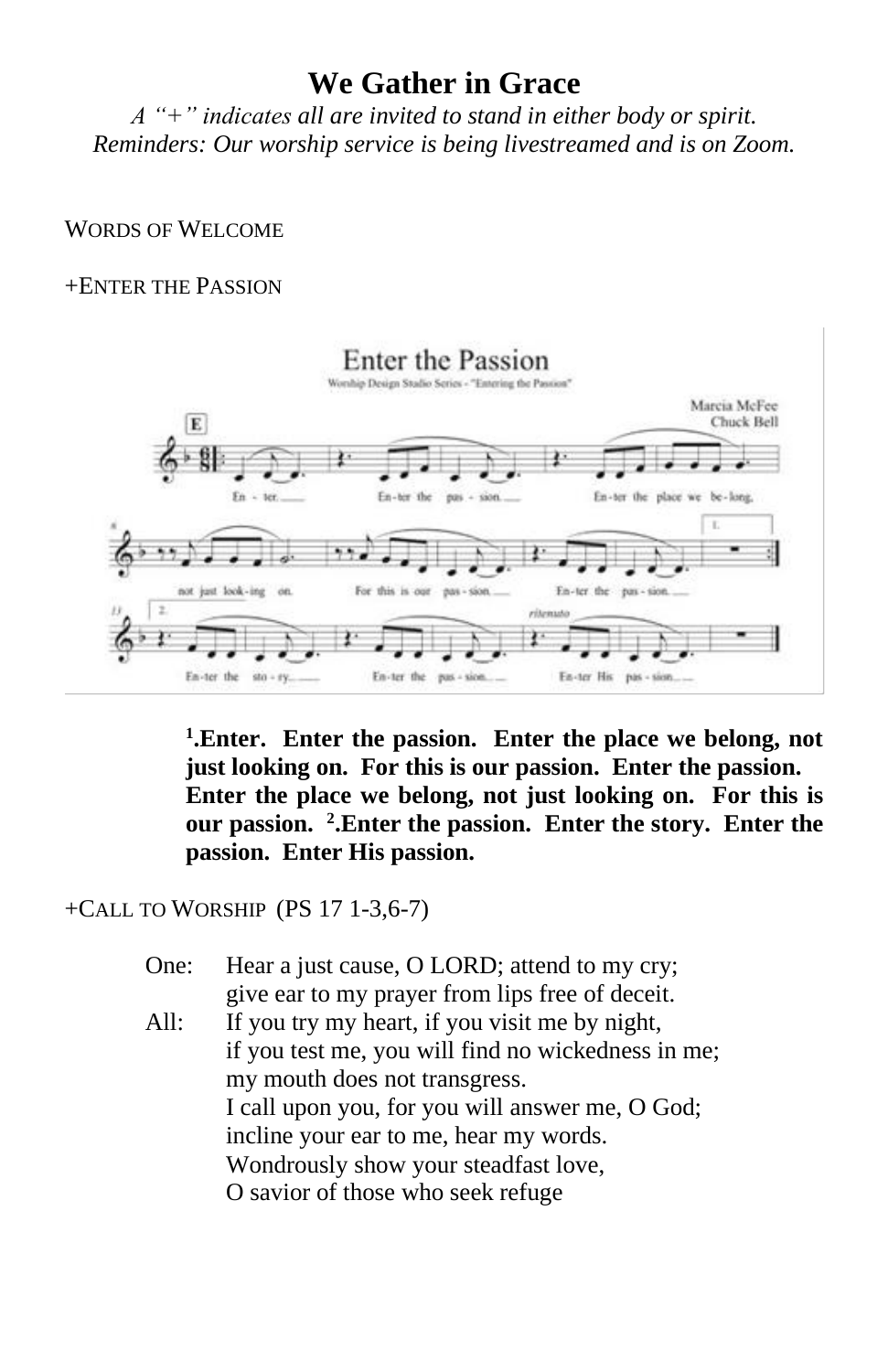#### + PRAYER OF CONFESSION

- **A: Before God, with the people of God, we confess to turning away from God in the ways we wound our lives, the lives of others and the life of the world**
- **B: May God forgive you; Christ renew you, and the Spirit enable you to grow**.

*Repeat in reverse.*

+ KYRIE ELEISON **Kyrie Eleison. Kyrie Eleison. Kyrie Eleison. Kyrie Eleison**.

+PASSING OF THE PEACE

Pastor: Know this: Nothing within you can be hidden from God. Yet, you are forgiven and freed, encouraged and loved by a God who wants you to live fully. Let us enter the passion of Christ, and pass the peace of Christ with each other.

+ REACH OUT YOUR HANDS IN PEACE Lucy Smith

**Reach out your hand in peace Reach out your hand in peace. Reach out your hand in peace. In return you'll feel God's love.**

# **WE GROW IN GRACE**

SCRIPTURE John 18: 12-27 HEAR ME LORD George Harrison MESSAGE "No Hiding Place" Rev. John Dillon

GTG 577

WEE WORSHIP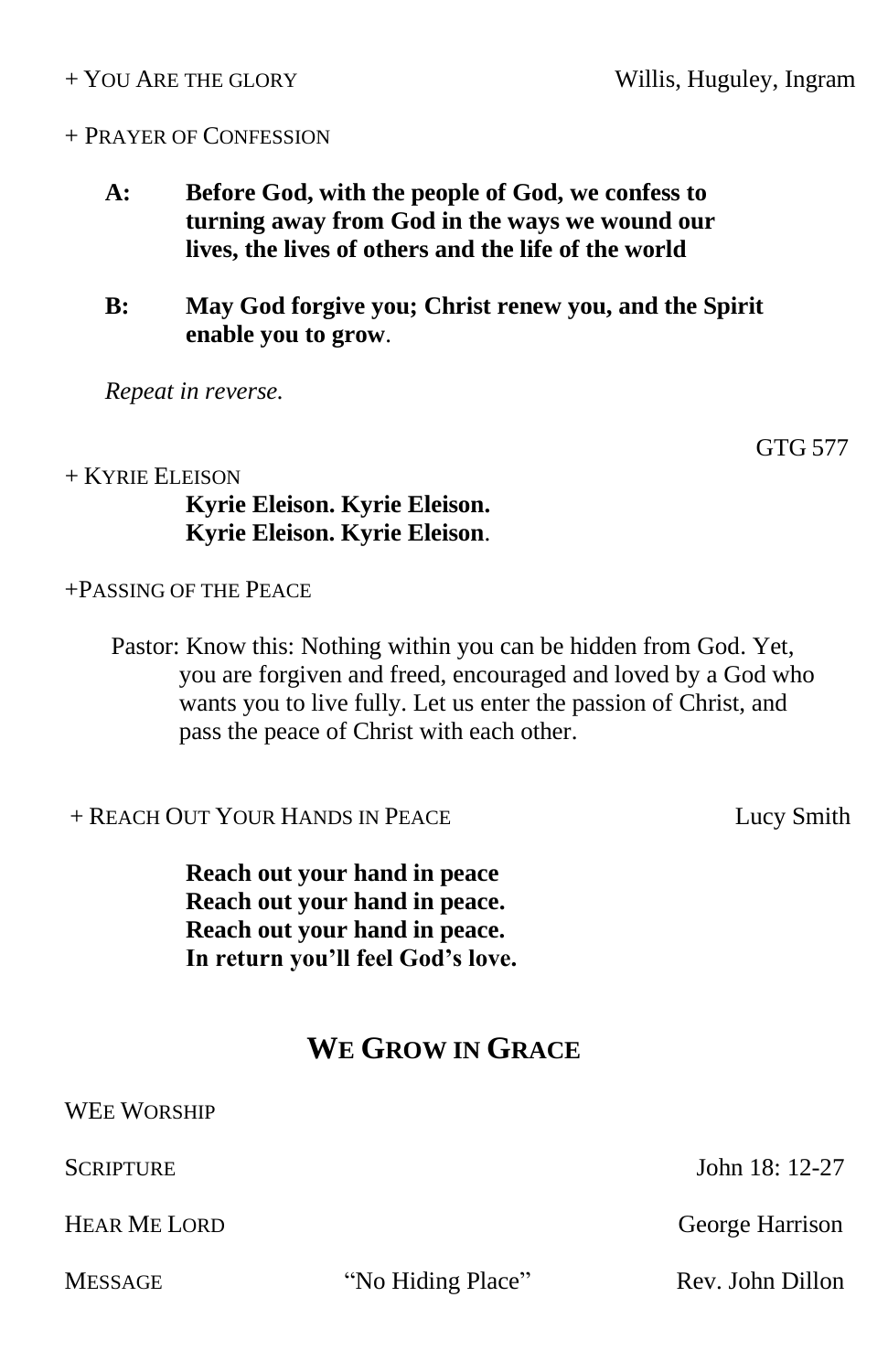PRAYERS OF THANKSGIVING AND THE LORD'S PRAYER

**Our Father, who art in heaven, hallowed be thy name. Thy kingdom come, thy will be done, on earth as it is in heaven. Give us this day our daily bread; and forgive us our debts, as we forgive our debtors; and lead us not into temptation but deliver us from evil. For thine is the kingdom, and the power, and the glory, forever. Amen.**

OFFERING : BEAUTIFUL THINGS Gungor

PRAYER OF DEDICATION

+DOXOLOGY Crowder

**Praise God, from whom all blessings flow; Praise Christ, all people here below; Praise Holy Spirit evermore; Praise Triune God, whom we adore. Amen. Amen. Amen. Amen.**

# **WE GO IN GRACE**

+SENDING

+YOUR LOVE NEVER FAILS News Boys

*We gather in grace, we grow in grace, we go in grace… The journey continues in an ever-widening circle of grace.*

────── Music Leaders: Anthony Jay Houston and Scott Iddings Accompanists: Ann Legg and Mike Griswold Technical Director: Steve Connell



*Visit Our Welcome Page… [rclpc.org/welcomeToRCLPC.html](http://rclpc.org/welcomeToRCLPC.html)*

©CCLI LICENSE #1857579 | USED BY PERMISSION. ©OneLicense.Net License #A-708421 | Used by permission. ©Christian Copyright Solutions (CCS) License #13561 | Used by permission.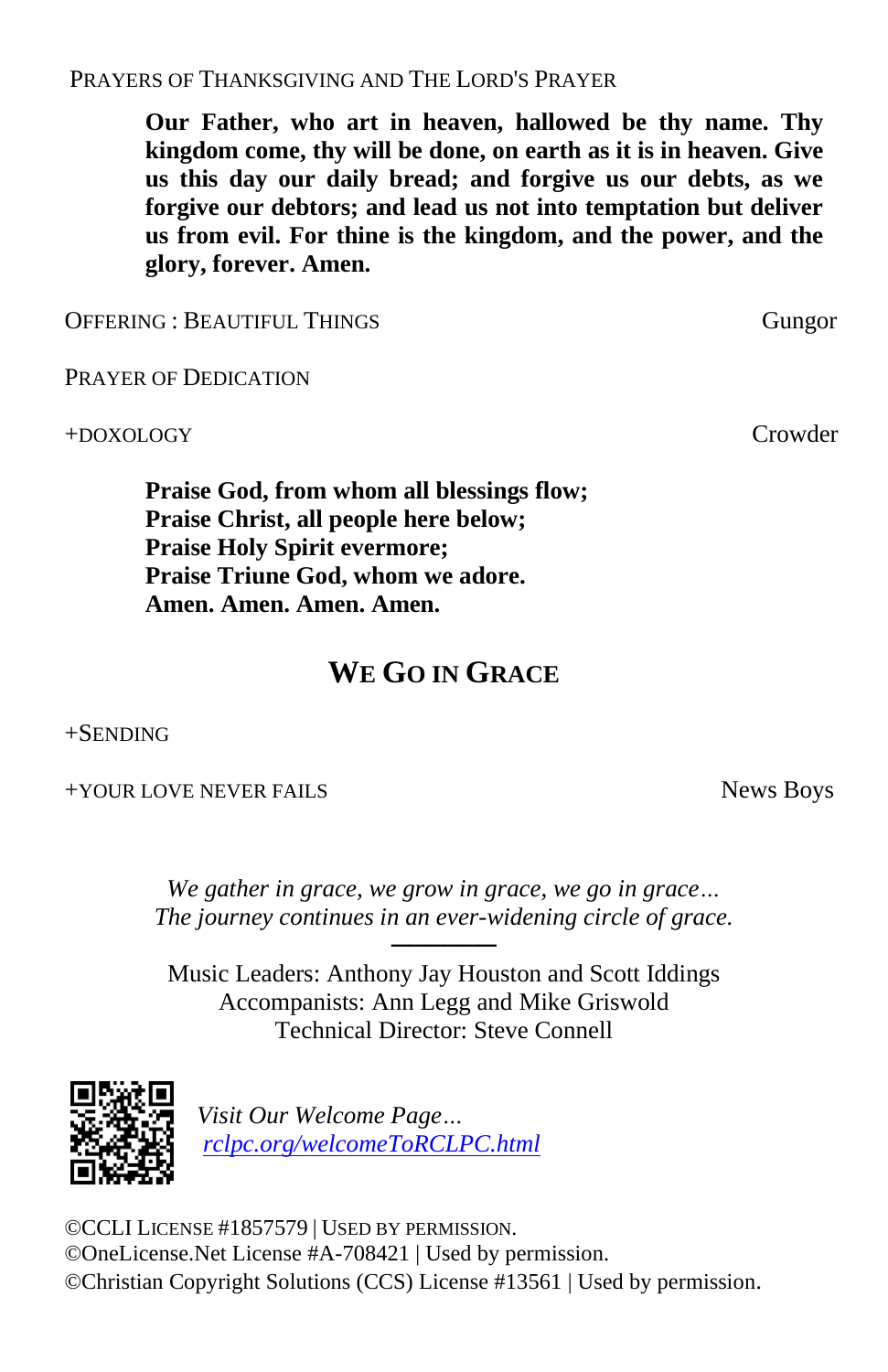**You are the sunrise in the east. You are the ocean at our feet. You are the bright and shining star. You are the love that's in our hearts. And You are glory, glory.**

**And all fall, all fall, all fall short of You. And all fall, all fall, all fall short of You, our King, our King.**

**You are the thunder in the sky. You are the shelter through the night. You are the wind that shakes the trees. You are the One that's shaken me. And You are glory, glory.**

**And all fall, all fall, all fall short of You. And all fall, all fall, all fall short of You. And all fall, all fall, all fall short of You, our King.**

**Solo Deo Gloria, Gloria. Solo Deo Gloria, Gloria.**